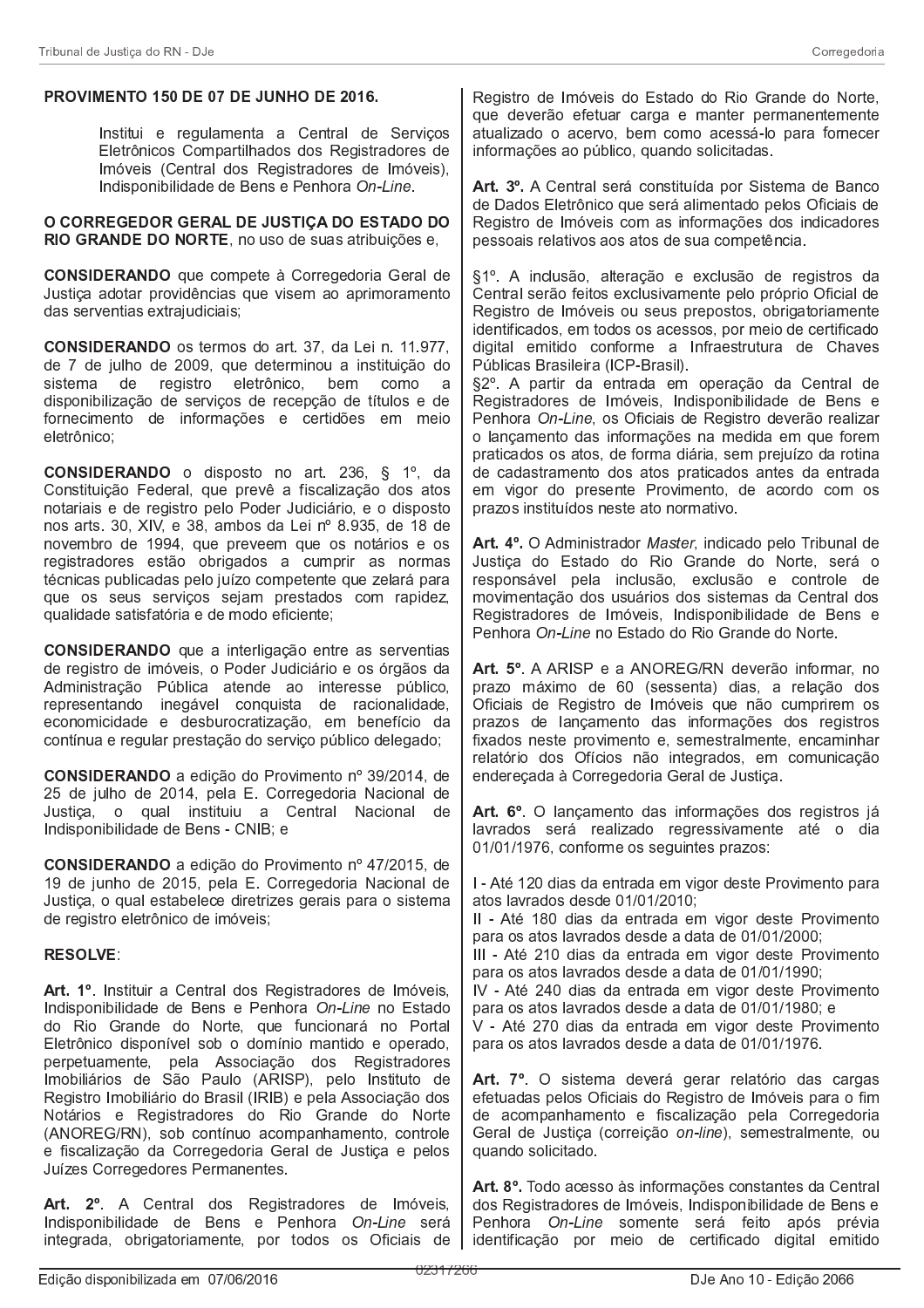conforme a Infraestrutura de Chaves Públicas Brasileira (ICP-Brasil), devendo o sistema manter registros de log desses acessos.

Art. 9°. Os órgãos do Poder Judiciário Estadual terão acesso livre, integral e gratuito às informações cadastradas

Art.10. A Central dos Registradores de Imóveis, Indisponibilidade de Bens e Penhora On-Line poderá ser consultada por entes públicos, gratuitamente, mediante convênio com a ARISP, IRIB e ANOREG/RN, e por pessoas naturais ou jurídicas privadas, sujeitas ao pagamento respectivo nos termos da Tabela de Emolumentos e Custas vigente no Estado, ressalvadas as hipóteses de isenção ou imunidade previstas na legislação

Art.11. Após os prazos constantes no art. 6°, caso encontrado o registro pesquisado, poderá o consulente, no mesmo ato, solicitar a expedição da respectiva certidão, que, pagos os emolumentos e custas devidas, será disponibilizada na Central no prazo de até 5 (cinco) dias, em formato eletrônico.

Parágrafo Unico. Para a emissão das certidões eletrônicas deverão ser utilizados formatos de documentos eletrônicos de longa duração, compreendidos nessa categoria os formatos PDF/A e os produzidos em linguagem de marcação XML, com certificado digital ICP-Brasil, tipo A3 ou superior, assinatura digital em formato PKCS#7, com metadados no padrão Dublin Core (DC).

Art. 12. A ARISP - Associação dos Registradores Imobiliários de São Paulo e a ANOREG/RN - Associação dos Notários e Registradores do Estado do Rio Grande do Norte poderão cobrar uma remuneração, a título de prestação de servico, que deverá estar prevista em lei, a ser paga pelo usuário requerente em decorrência da administração do sistema por certidão solicitada através da Central dos Registradores de Imóveis, Indisponibilidade de Bens e Penhora On-Line, valor este que será pago pelo solicitante.

§1°. O requisitante poderá solicitar a qualquer Oficial de Registro de Imóveis do Estado do Rio Grande do Norte, a materialização de certidão eletrônica expedida por outra serventia, que será disponibilizada em formato eletrônico à serventia solicitante e materializada por meio de certidão ao usuário em papel, observadas as custas e os emolumentos devidos a ambos serviços de registro.

§2º. A certidão lavrada nos termos do §1º terá a mesma validade e será revestida da mesma fé pública que a certidão eletrônica.

§3º. A materialização da certidão será cobrada pelos Oficiais Registradores de Imóveis do Rio Grande do Norte de acordo da Lei de Custas e Emolumentos do Estado.

§4°. Os valores dos emolumentos, acrescidos das taxas correspondentes à pesquisa eletrônica positiva e à visualização eletrônica da matrícula corresponderão aos valores definidos em lei.

Art. 13. Os Magistrados e Chefes de Secretarias deverão, por meio da Central dos Registradores de Imóveis, além de pesquisar a existência de imóveis e registros, remeter as ordens "de penhora ao Ofício de Registro de Imóveis correspondente, que, por sua vez, adotará as providências necessárias para promover o ato de registro respectivo".

§1º. Os Juízes e Oficiais Judiciais deverão observar, antes de enviar os mandados para registro, se o mesmo cumpre os requisitos legais de qualificação do título pelo Oficial Registrador, notadamente se o imóvel a ser penhorado encontra-se registrado em nome do executado.

§2º. Na hipótese de utilização da Central pelas unidades jurisdicionais da Justiça Estadual, não será necessário o envio de mandados de penhora em meio físico.

Art. 14. A partir da data de início de funcionamento do sistema, os Oficiais de Registro de Imóveis verificarão, obrigatoriamente, na abertura e no encerramento do expediente, se existe comunicação de penhora, para registro, ou pedido de pesquisa e certidão, respondendo com a maior celeridade possível.

Art. 15. Realizar-se-á regular protocolo, observando-se a ordem de prenotação, para os efeitos legais.

Art. 16. O registro ou o cancelamento da penhora e da indisponibilidade de bens somente se realizará após a devida qualificação registrária e dependerá de depósito prévio das taxas e emolumentos, mediante depósito bancário identificado, ressalvadas as hipóteses de determinação judicial de dispensa do depósito e de beneficiário de assistência judiciária gratuita, as quais deverão ser indicadas, em espaços próprios, no formulário eletrônico de solicitação.

Art. 17. Fica autorizado, no âmbito específico da sistemática ora regulamentada, o cancelamento da prenotação caso não seja realizado, em sua vigência, o depósito bancário devido.

Art. 18. Após a recepção da comunicação emitida pelo juízo competente, e confirmado o pagamento, o registrador de imóveis deverá seguir o procedimento e os prazos para o devido registro ou averbação.

Art. 19. Sem prejuízo desse acompanhamento direto, o registrador, em caso de qualificação negativa, com recusa do registro, comunicará o fato, mediante resposta no campo próprio, ao Juízo de origem, inserindo no sistema, para download, cópia da nota de devolução expedida.

Art. 20. Se o registro da penhora for concretizado, o sistema contemplará comunicação neste sentido, pelo registrador

Art. 21. A permanente disponibilidade da ferramenta, assim como o controle, a gestão e o acompanhamento da regularidade da sua utilização são de responsabilidade da ARISP e da ANOREG/RN, mantenedores do sistema informatizado

Art. 22. Eventuais dúvidas relacionadas ao funcionamento e à operação da Central de Registradores de Imóveis,